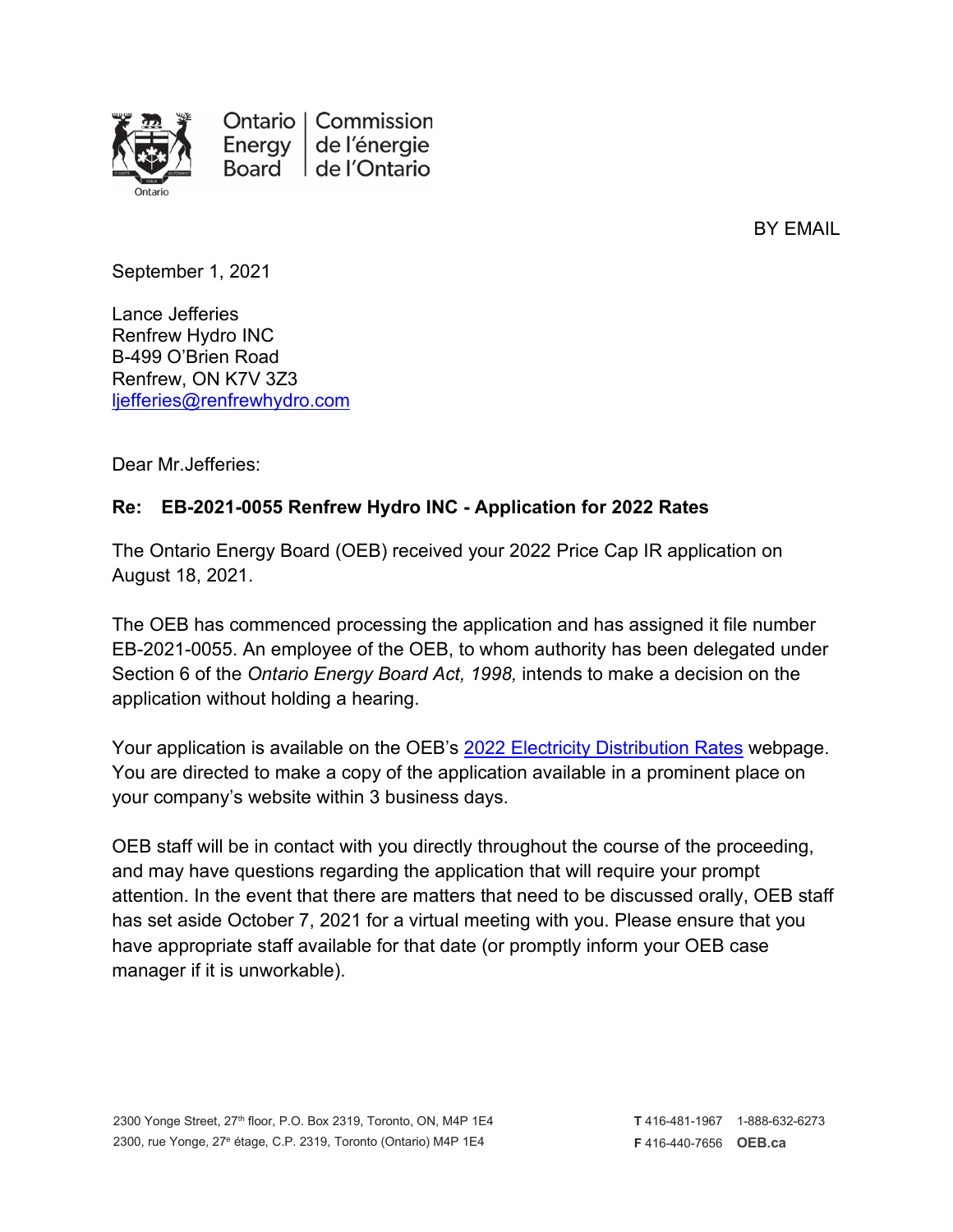Please note that you are responsible for ensuring that all of the documents filed with the OEB, including responses to OEB staff questions and any other supporting evidence, **do not include "personal information"** as that phrase is defined in the *Freedom of Information and Protection of Privacy Act*, unless filed in accordance with rule 9A of the OEB's *Rules of Practice and Procedure*.

If any additional information is received from you in response to OEB staff questions, OEB staff will update the applicable models filed with your application, as necessary. All changes to the models will be documented and provided to you no later than October 21, 2021. OEB staff will also outline any additional information that you need to provide.

If you have any comments regarding the updated models, please provide them to your OEB case manager together with any additional information requested of you, by no later than October 28, 2021.

Following these steps, the OEB will provide you with a draft decision and, where possible, a draft rate order and applicable models. You will be given a period of seven days within which to provide comments on the draft decision (and, in some circumstances, you may need to file a separate draft rate order). The OEB will consider your comments (if any), prior to issuing a final decision and rate order.

Please quote file number, **EB-2021-0055** for all materials filed and submit them in searchable/unrestricted PDF format with a digital signature through the [OEB's online](https://p-pes.ontarioenergyboard.ca/PivotalUX/)  [filing portal.](https://p-pes.ontarioenergyboard.ca/PivotalUX/)

- Filings should clearly state the sender's name, postal address, telephone number and e-mail address
- Please use the document naming conventions and document submission standards outlined in the [Regulatory Electronic Submission System \(RESS\)](https://www.oeb.ca/sites/default/files/RESS-Document-Guidelines-202006.pdf)  [Document Guidelines](https://www.oeb.ca/sites/default/files/RESS-Document-Guidelines-202006.pdf) found at the [Filing Systems page](https://www.oeb.ca/industry/tools-resources-and-links/filing-systems) on the OEB's website
- Parties are encouraged to use RESS. Those who have not yet set up an [account,](https://www.oeb.ca/oeb/_Documents/e-Filing/Electronic_User_Form.pdf?v=20200331) or require assistance using the online filing portal can contact [registrar@oeb.ca](mailto:registrar@oeb.ca) for assistance